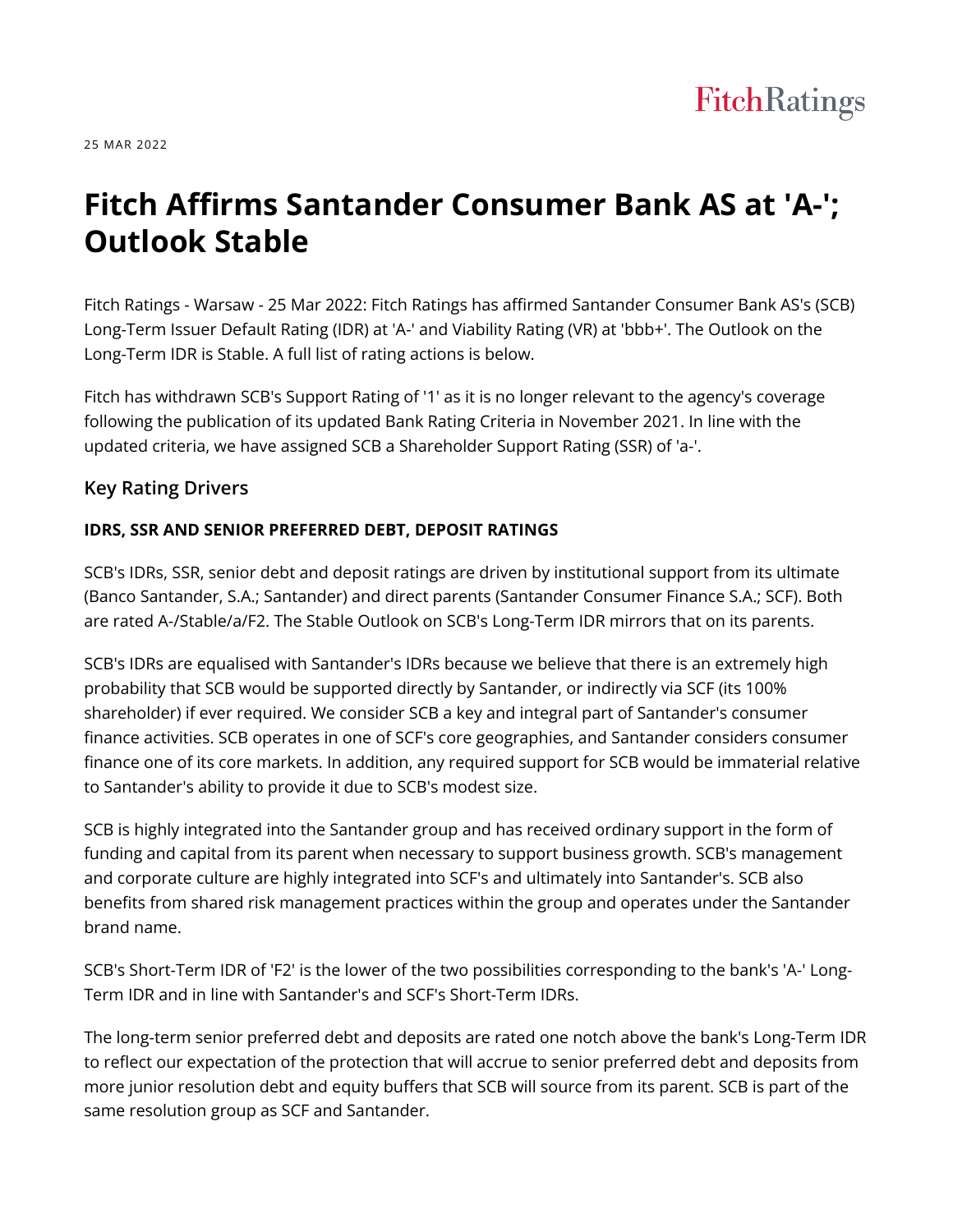The short-term preferred senior debt and deposit ratings of 'F1' are the lower of the two options mapping to the long-term ratings of 'A', in line with its parents' short-term preferred senior debt and deposit ratings.

#### **VR**

SCB's VR reflects the bank's leading Nordic consumer finance franchise, underpinned by a clear and consistent business model, moderate risk appetite in the auto and unsecured lending and strong financial metrics. The VR is one notch below the implied 'a-' VR, because we assign a high importance to the bank's business profile score of 'bbb+' to reflect its limited business model diversification and fairly concentrated funding.

SCB has a healthy and resilient pre-impairment profitability underpinned by strong margins and robust cost efficiency, providing adequate loss absorption capacity given the bank's strategic focus on consumer finance. The short duration of its assets allows the bank to reprice loans relatively quickly, maintaining controlled interest rate sensitivity.

We expect SCB's operating profit/risk-weighted assets (RWAs) to return to the pre-pandemic level of about 3% in 2022. This improvement mainly reflects a growing share of higher-yielding unsecured loans, policy rate hikes in Norway, lower expenses (after an organisational restructuring) and stable loan impairment charges (LICs) at normalised levels of about 30% of the pre-impairment operating profit.

The bank's underwriting standards are sound, underpinned by a dominant share of well-collateralised auto lending (about 80% of loans) and the generally good repayment capacity of borrowers in the Nordic countries. Asset quality held up well during the pandemic and we expect SCB's impaired loan ratio and LICs/gross loans to remain stable at about 3% and 85bp in the near term. SCB's prudent provisioning policy translates into low residual credit risk in impaired loans.

SCB's capitalisation is a rating strength and its leverage and risk-weighted capital ratios compare well with those of similarly rated peers. The bank's fully loaded common equity Tier 1 ratio (CET1) and Basel leverage ratio were 18.7% and 13.5% at end-2021, respectively. Fitch expects SCB's CET1 ratio to gradually decrease closer to about 16% in the near term.

SCB's funding is a relative rating weakness due to a less developed deposit and wholesale debt franchise (compared with higher-rated large Nordic banks) and a still material (albeit recently improved) reliance on parental funding (at about 20% of total funding). Our assessment also reflects SCB's appropriate liquidity, good access to wholesale funding and potential ordinary support from the group, if needed.

#### **Rating Sensitivities**

# **Factors that could, individually or collectively, lead to negative rating action/ downgrade:**

IDRS, SSR, SENIOR PREFERRED DEBT, DEPOSIT RATINGS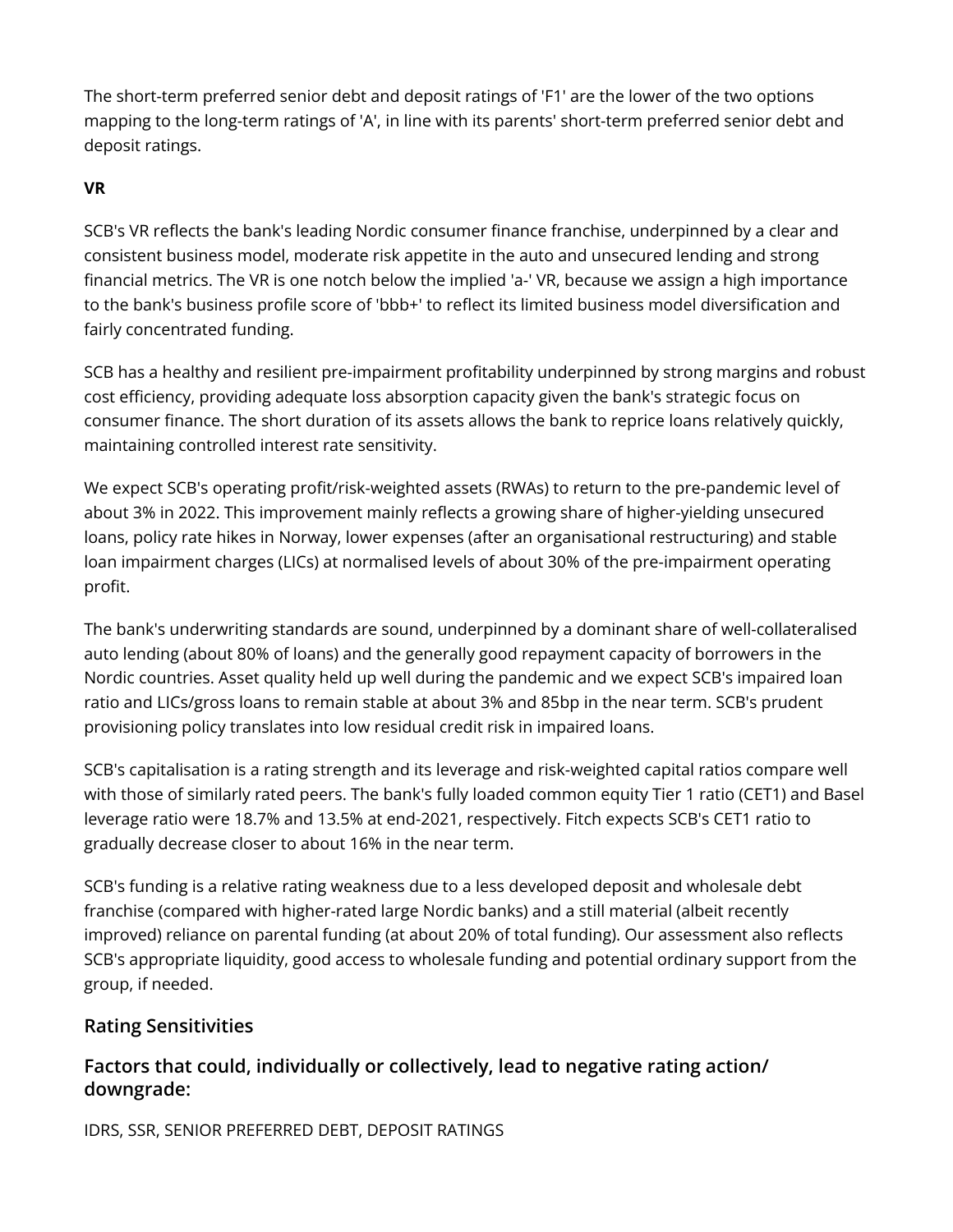SCB's IDRs, senior preferred debt, deposit ratings and SSR would be downgraded if SCF's and Santander's IDRs were downgraded, as SCB's institutional-support driven ratings are sensitive to the same factors that might drive a change in its parents' IDRs.

SCB's IDRs and SSR are also sensitive to a weakening of Santander's and SCF's propensity to support SCB, for example if the Nordic countries or the consumer finance segment become less strategic for the group or if SCB becomes significantly less integrated within the group, which we do not expect.

The senior preferred debt and deposit ratings could also be downgraded by one notch if there were changes in the group resolution strategy resulting in a reduction in the level of protection we currently expect for these debt layers from internal resources within the group.

VR

The VR could be downgraded if SCB's financial profile materially weakens. This would require a durable contraction of its operating profit/RWAs and CET1 ratio below 1.5% and 15%, respectively, combined with impaired loans and LICs/gross loans ratios durably increasing above 4% and 1%, respectively.

# **Factors that could, individually or collectively, lead to positive rating action/upgrade:**

IDRS, SSR, SENIOR PREFERRED DEBT, DEPOSIT RATINGS

SCB's IDRs, SSR, long-term senior preferred debt and long-term deposit ratings would be upgraded if SCF's and Santander's IDRs were upgraded.

VR

In the longer term, an upgrade would be contingent on a more diversified business model and a longer record of funding self-sufficiency.

# **VR ADJUSTMENTS**

The Viability Rating has been assigned below the implied Viability Rating due to the following adjustment reason(s): Business Profile (negative)

The Capitalisation & Leverage score of 'a-' has been assigned below the 'aa' implied score due to the following adjustment reason: Risk profile and business model (negative) and Historical and future metrics (negative).

The Funding & Liquidity Score of 'bbb' has been assigned above the 'b' implied score due to the following adjustment reasons: Non-deposit funding (positive), Liquidity coverage (positive) and Liquidity access and ordinary support (positive).

# **Best/Worst Case Rating Scenario**

International scale credit ratings of Financial Institutions and Covered Bond issuers have a best-case rating upgrade scenario (defined as the 99th percentile of rating transitions, measured in a positive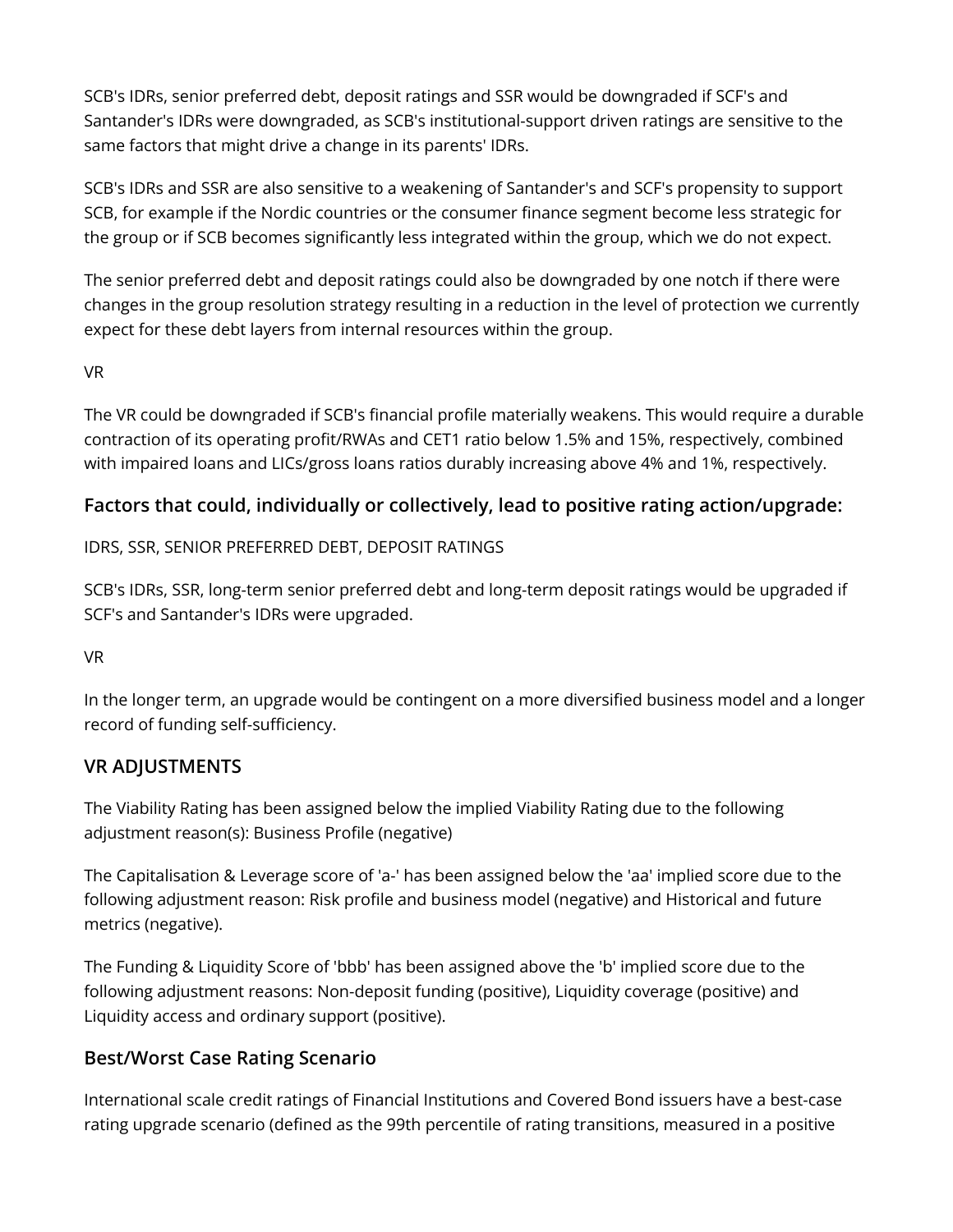direction) of three notches over a three-year rating horizon; and a worst-case rating downgrade scenario (defined as the 99th percentile of rating transitions, measured in a negative direction) of four notches over three years. The complete span of best- and worst-case scenario credit ratings for all rating categories ranges from 'AAA' to 'D'. Best- and worst-case scenario credit ratings are based on historical performance. For more information about the methodology used to determine sectorspecific best- and worst-case scenario credit ratings, visit https://www.fitchratings.com/site/re/ 10111579

# **REFERENCES FOR SUBSTANTIALLY MATERIAL SOURCE CITED AS KEY DRIVER OF RATING**

The principal sources of information used in the analysis are described in the Applicable Criteria.

# **Public Ratings with Credit Linkage to other ratings**

SCB's ratings are linked to the ratings of Santander and SCF; a change in the ratings of Santander and SCF could result in a change in SCB's ratings.

# **ESG Considerations**

Unless otherwise disclosed in this section, the highest level of ESG credit relevance is a score of '3'. This means ESG issues are credit-neutral or have only a minimal credit impact on the entity, either due to their nature or the way in which they are being managed by the entity. For more information on Fitch's ESG Relevance Scores, visit www.fitchratings.com/esg

#### **Fitch Ratings Analysts**

#### **Michal Bryks**

Director Primary Rating Analyst +48 22 103 3024 Fitch Ratings Ireland Limited spolka z ograniczona odpowiedzialnoscia oddzial w Polsce Krolewska 16, 00-103 Warsaw

#### **Anders Viden**

Analyst Secondary Rating Analyst +46 85510 9444

#### **Patrick Rioual**

Senior Director Committee Chairperson +49 69 768076 123

# **Media Contacts**

**Louisa Williams**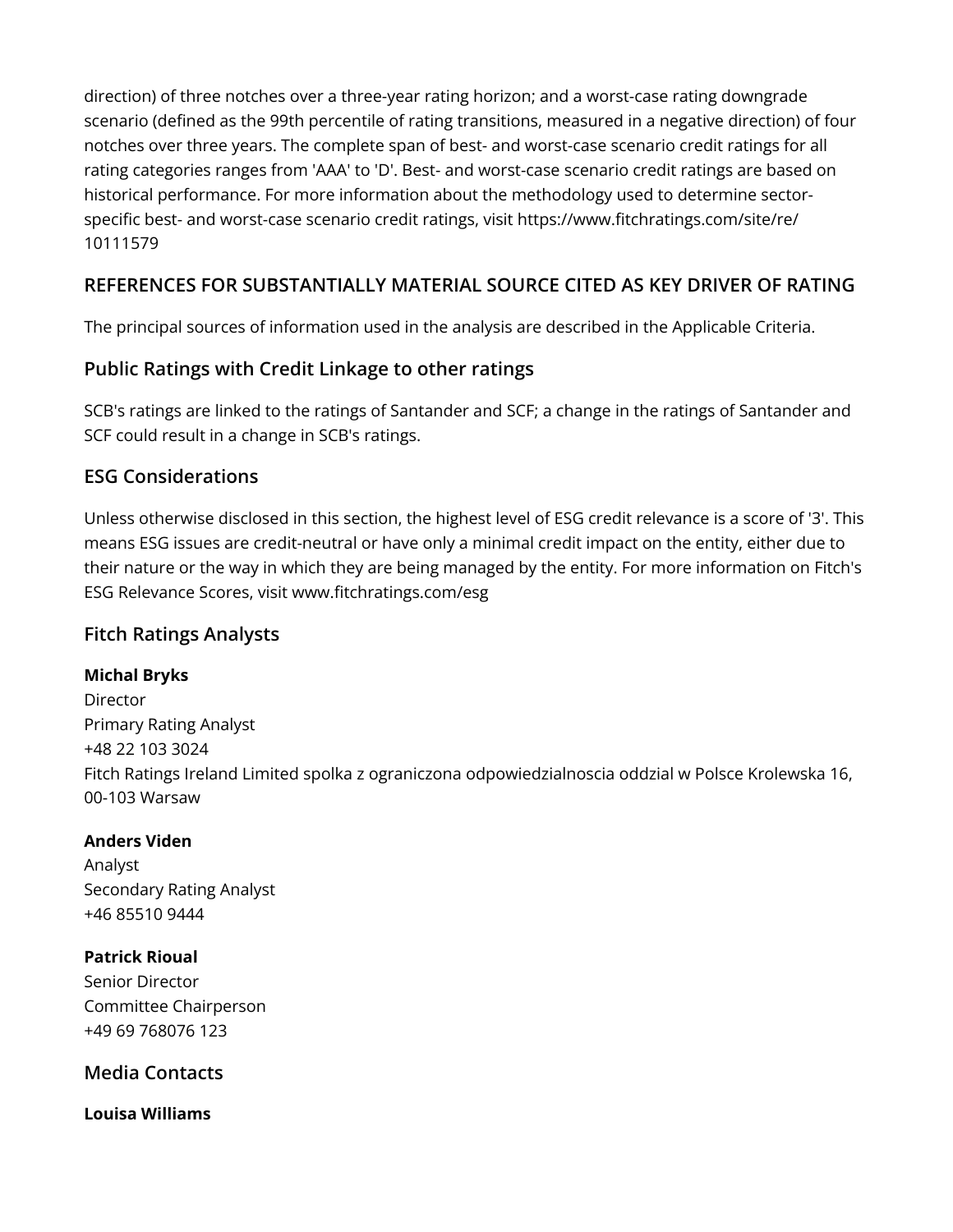# **Rating Actions**

| <b>ENTITY/DEBT</b>                             | <b>RATING</b>          |                |            | <b>RECOVERY</b> | <b>PRIOR</b>   |
|------------------------------------------------|------------------------|----------------|------------|-----------------|----------------|
| Santander<br>Consumer<br><b>Bank AS</b>        | LT IDR                 | $A - Q$        | Affirmed   |                 | A- <b>O</b>    |
|                                                | <b>ST IDR</b>          | F <sub>2</sub> | Affirmed   |                 | F <sub>2</sub> |
|                                                | Viability              | bbb+           | Affirmed   |                 | bbb+           |
|                                                | Support                | <b>WD</b>      | Withdrawn  |                 | 1              |
|                                                | Shareholder<br>Support | $a-$           | New Rating |                 |                |
| · long-<br>term<br>deposits                    | LT                     | $\overline{A}$ | Affirmed   |                 | A              |
| • Senior<br>$\mathsf{preferred}^{\mathsf{LT}}$ |                        | $\mathsf{A}$   | Affirmed   |                 | A              |
| · short-<br>term<br>deposits                   | <b>ST</b>              | F <sub>1</sub> | Affirmed   |                 | F <sub>1</sub> |
| • Senior<br>preferred<br>preferred             |                        | F <sub>1</sub> | Affirmed   |                 | F1             |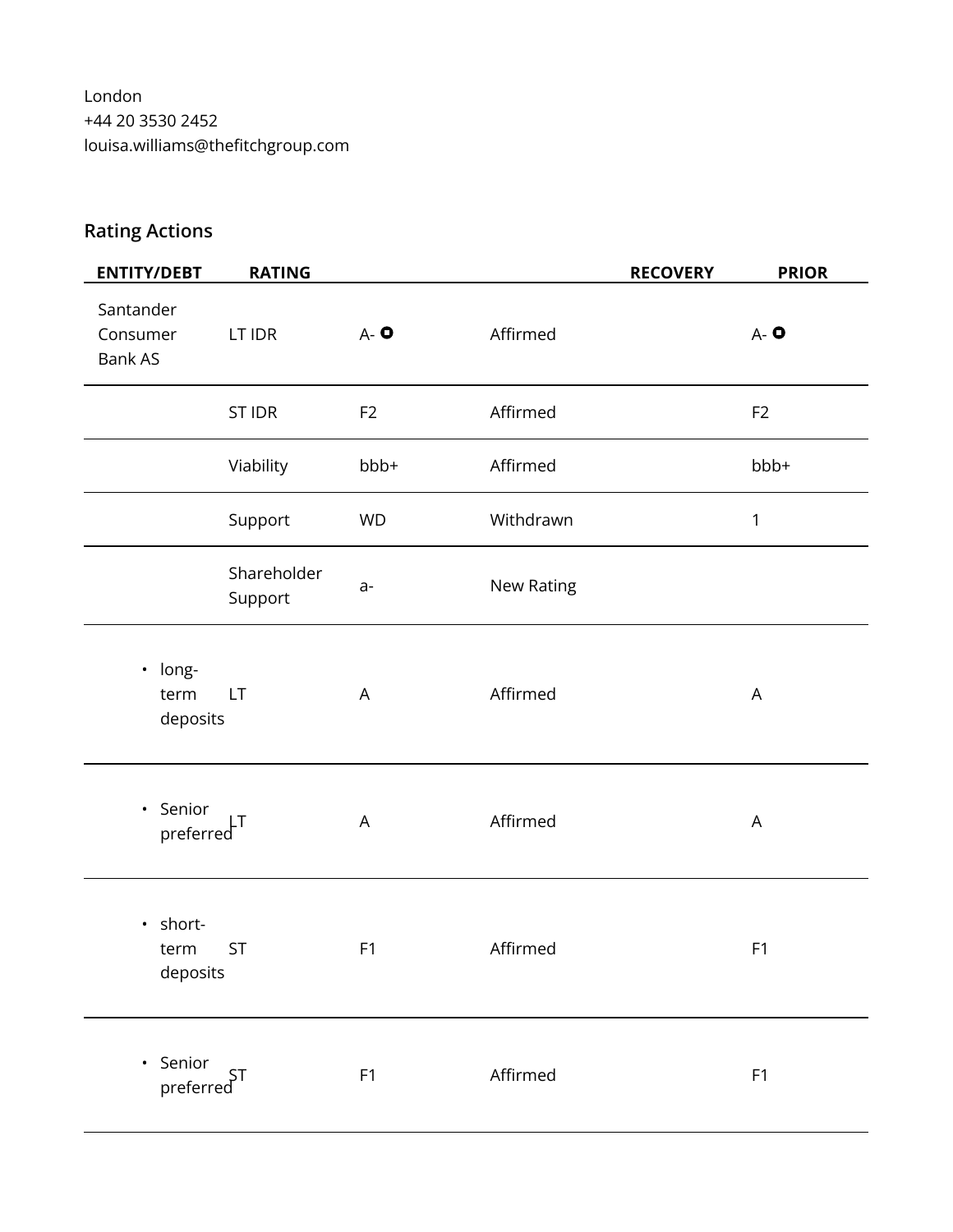#### **RATINGS KEY OUTLOOK WATCH**

| <b>POSITIVE</b> | O | ◓ |
|-----------------|---|---|
| <b>NEGATIVE</b> | 0 | ↩ |
| <b>EVOLVING</b> | Ο | ٠ |
| <b>STABLE</b>   | n |   |

#### **Applicable Criteria**

[Bank Rating Criteria \(pub.12 Nov 2021\) \(including rating assumption sensitivity\)](https://app.fitchconnect.com/search/research/article/RPT_10182112)

#### **Additional Disclosures**

#### [Solicitation Status](https://www.fitchratings.com/research/banks/fitch-affirms-santander-consumer-bank-as-at-a-outlook-stable-25-03-2022#solicitation-status)

#### **Endorsement Status**

Santander Consumer Bank AS EU Issued, UK Endorsed

#### **Disclaimer & Copyright**

All Fitch Ratings (Fitch) credit ratings are subject to certain limitations and disclaimers. Please read these limitations and disclaimers by following this link: [https://www.fitchratings.com/](https://www.fitchratings.com/UNDERSTANDINGCREDITRATINGS) [understandingcreditratings](https://www.fitchratings.com/UNDERSTANDINGCREDITRATINGS). In addition, the following [https://www.fitchratings.com/rating](https://www.fitchratings.com/RATING-DEFINITIONS-DOCUMENT)[definitions-document](https://www.fitchratings.com/RATING-DEFINITIONS-DOCUMENT) details Fitch's rating definitions for each rating scale and rating categories, including definitions relating to default. Published ratings, criteria, and methodologies are available from this site at all times. Fitch's code of conduct, confidentiality, conflicts of interest, affiliate firewall, compliance, and other relevant policies and procedures are also available from the Code of Conduct section of this site. Directors and shareholders'™ relevant interests are available at [https://www.fitchratings.com/site/regulatory](https://www.fitchratings.com/SITE/REGULATORY). Fitch may have provided another permissible or ancillary service to the rated entity or its related third parties. Details of permissible or ancillary service(s) for which the lead analyst is based in an ESMA- or FCA-registered Fitch Ratings company (or branch of such a company) can be found on the entity summary page for this issuer on the Fitch Ratings website.

In issuing and maintaining its ratings and in making other reports (including forecast information), Fitch relies on factual information it receives from issuers and underwriters and from other sources Fitch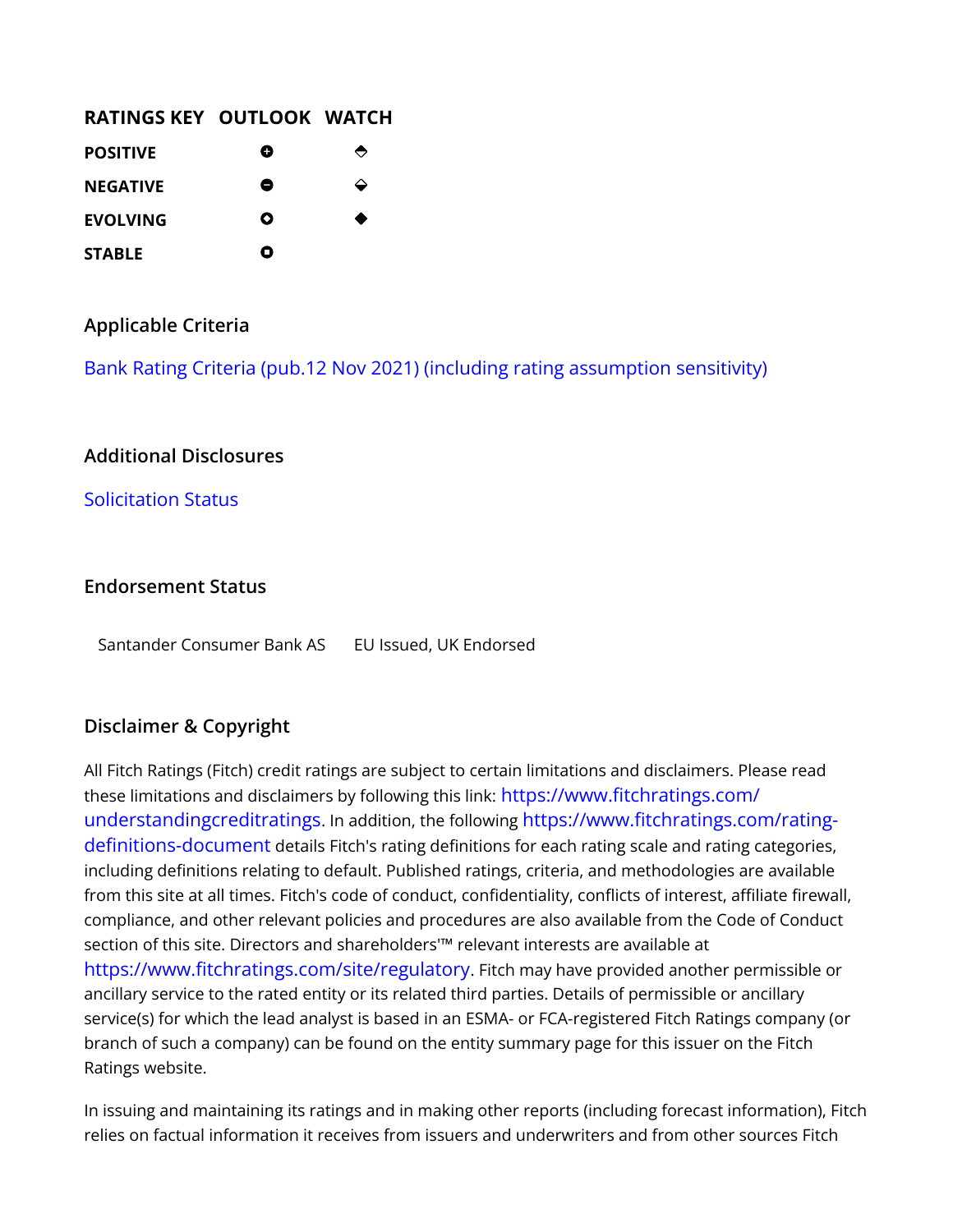believes to be credible. Fitch conducts a reasonable investigation of the factual information relied upon by it in accordance with its ratings methodology, and obtains reasonable verification of that information from independent sources, to the extent such sources are available for a given security or in a given jurisdiction. The manner of Fitch's factual investigation and the scope of the third-party verification it obtains will vary depending on the nature of the rated security and its issuer, the requirements and practices in the jurisdiction in which the rated security is offered and sold and/or the issuer is located, the availability and nature of relevant public information, access to the management of the issuer and its advisers, the availability of pre-existing third-party verifications such as audit reports, agreed-upon procedures letters, appraisals, actuarial reports, engineering reports, legal opinions and other reports provided by third parties, the availability of independent and competent third- party verification sources with respect to the particular security or in the particular jurisdiction of the issuer, and a variety of other factors. Users of Fitch's ratings and reports should understand that neither an enhanced factual investigation nor any third-party verification can ensure that all of the information Fitch relies on in connection with a rating or a report will be acc+u+rate and complete. Ultimately, the issuer and its advisers are responsible for the accuracy of the information they provide to Fitch and to the market in offering documents and other reports. In issuing its ratings and its reports, Fitch must rely on the work of experts, including independent auditors with respect to financial statements and attorneys with respect to legal and tax matters. Further, ratings and forecasts of financial and other information are inherently forward-looking and embody assumptions and predictions about future events that by their nature cannot be verified as facts. As a result, despite any verification of current facts, ratings and forecasts can be affected by future events or conditions that were not anticipated at the time a rating or forecast was issued or affirmed.

The information in this report is provided "as is" without any representation or warranty of any kind, and Fitch does not represent or warrant that the report or any of its contents will meet any of the requirements of a recipient of the report. A Fitch rating is an opinion as to the creditworthiness of a security. This opinion and reports made by Fitch are based on established criteria and methodologies that Fitch is continuously evaluating and updating. Therefore, ratings and reports are the collective work product of Fitch and no individual, or group of individuals, is solely responsible for a rating or a report. The rating does not address the risk of loss due to risks other than credit risk, unless such risk is specifically mentioned. Fitch is not engaged in the offer or sale of any security. All Fitch reports have shared authorship. Individuals identified in a Fitch report were involved in, but are not solely responsible for, the opinions stated therein. The individuals are named for contact purposes only. A report providing a Fitch rating is neither a prospectus nor a substitute for the information assembled, verified and presented to investors by the issuer and its agents in connection with the sale of the securities. Ratings may be changed or withdrawn at any time for any reason in the sole discretion of Fitch. Fitch does not provide investment advice of any sort. Ratings are not a recommendation to buy, sell, or hold any security. Ratings do not comment on the adequacy of market price, the suitability of any security for a particular investor, or the tax-exempt nature or taxability of payments made in respect to any security. Fitch receives fees from issuers, insurers, guarantors, other obligors, and underwriters for rating securities. Such fees generally vary from US\$1,000 to US\$750,000 (or the applicable currency equivalent) per issue. In certain cases, Fitch will rate all or a number of issues issued by a particular issuer, or insured or guaranteed by a particular insurer or guarantor, for a single